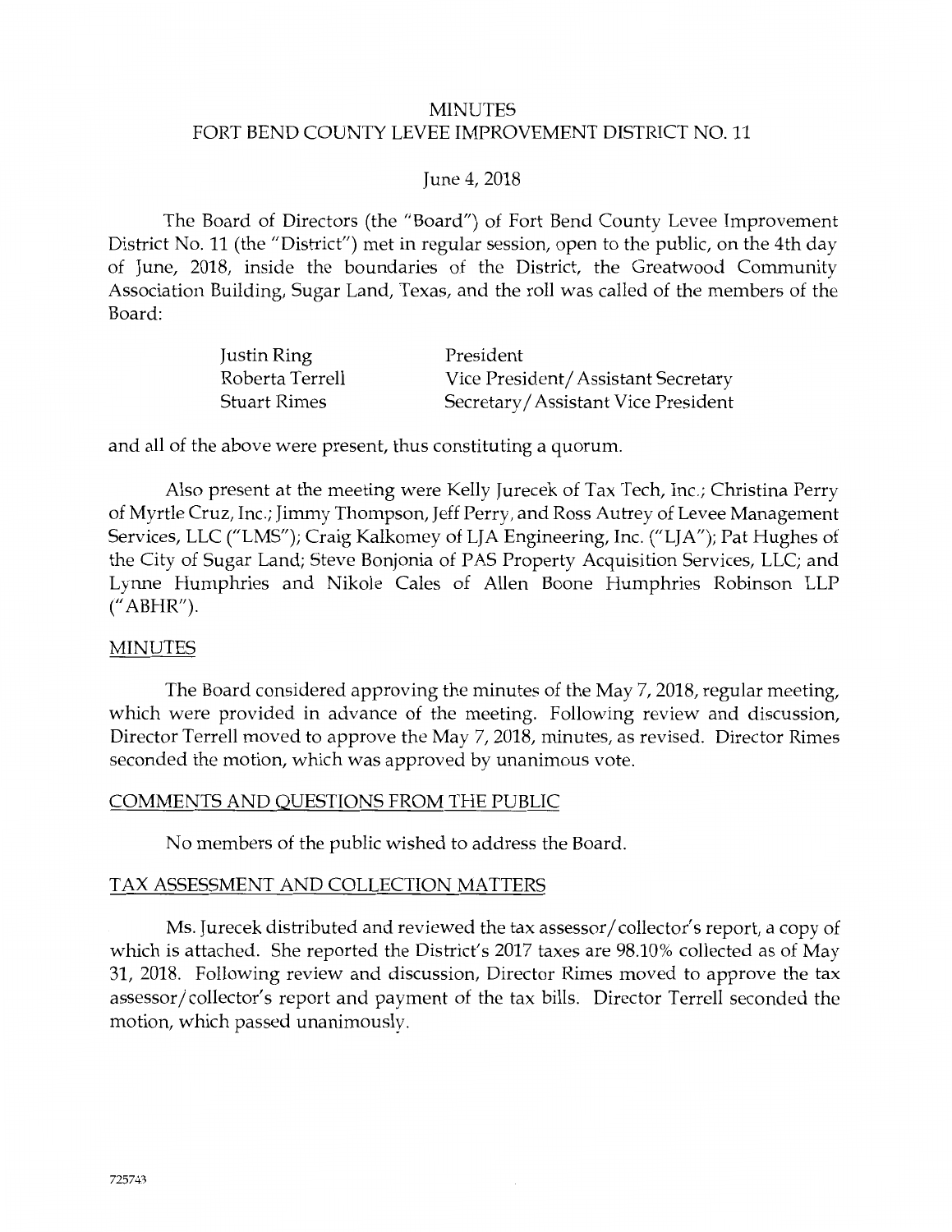## AUTHORIZE DELINQUENT TAX ATTORNEY TO PROCEED WITH COLLECTION OF DELINQUENT TAXES

Ms. Humphries stated the District's delinquent tax attorney can begin collection of property taxes that are delinquent as of July 1, 2018. After discussion, Director Rimes moved to authorize the delinquent tax attorney to proceed with the collection of delinquent 2017 taxes after July 1, 2018. Director Terrell seconded the motion, which passed unanimously.

## FINANCIAL AND BOOKKEEPING MATTERS

Ms. Perry distributed and reviewed the bookkeeper's report, including the monthly budget comparison and a list of checks presented for approval. A copy of the bookkeeper's report is attached. Following review and discussion, Director Rimes moved to approve the bookkeeper's report and authorize payment of the bills listed therein. Director Ring seconded the motion, which passed unanimously.

## LEVEE AND DITCH MOWING

There was no discussion regarding this item.

## OPERATION OF DISTRICT FACILITIES

Mr. Perry distributed and reviewed the operator's report, including maintenance and repair items completed by LMS during the previous month. A copy of the report is attached.

Mr. Perry updated the Board regarding removal of trees and fencing on the east levee. He stated he is soliciting proposals and will have additional information next month but doesn't expect costs to exceed \$40,000.

The Board deferred action regarding the operator rate sheet amendment.

Following review and discussion, Director Ring moved to approve the operator's report. Director Terrell seconded the motion, which passed unanimously.

## ENGINEERING MATTERS

Mr. Kalkomey presented and reviewed the engineer's report, a copy of which is attached.

Mr. Kalkomey updated the Board regarding the installation of backup sluice gates at pump station no. 1 and pump station no. 2 and recommended approval of Revised Change Order No. 1 in the amount of \$35,280.

Mr. Kalkomey updated the Board regarding the detention pond capacity and levee improvement project.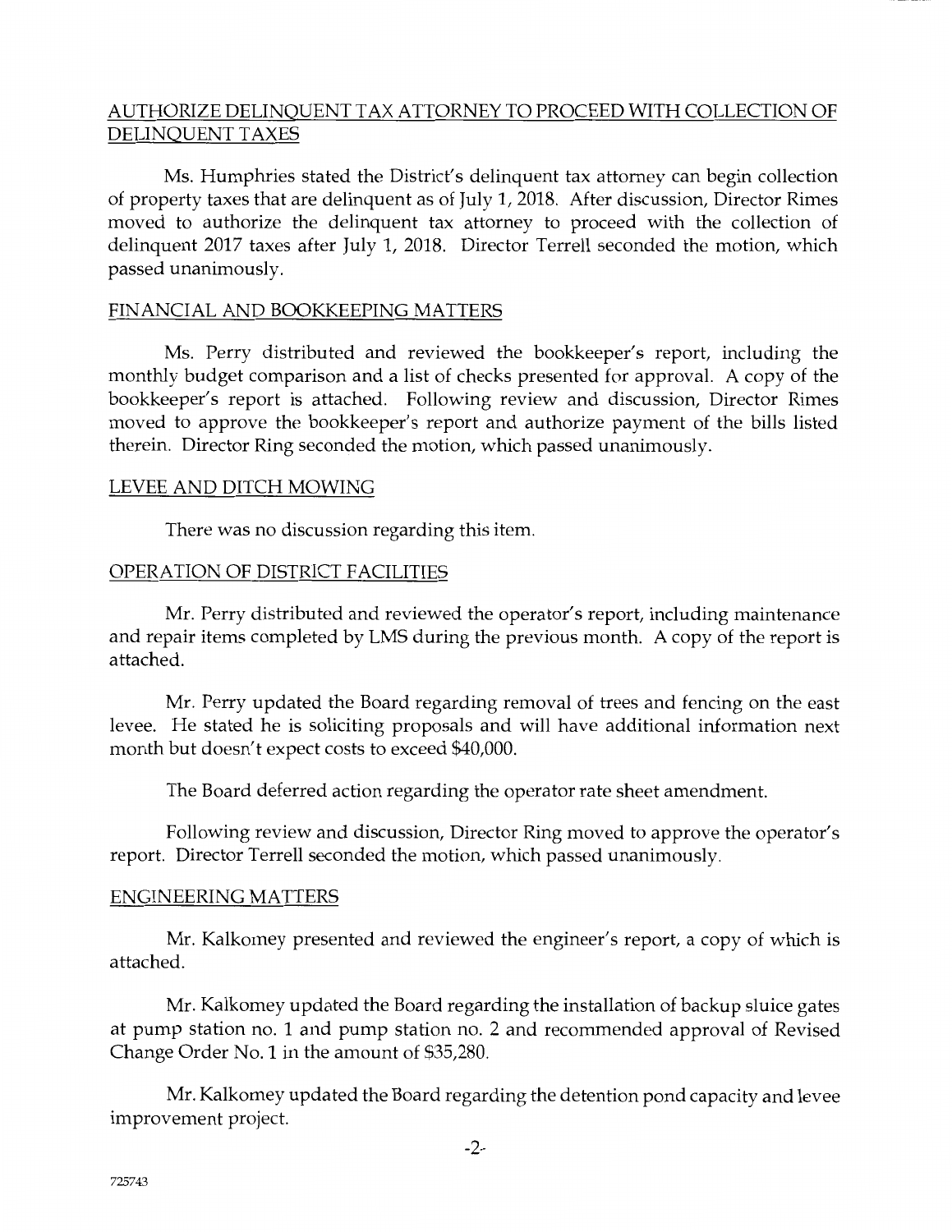Mr. Kalkomey updated the Board regarding the design for the pump station at Forest Green and requested approval of a proposal to complete final design.

Mr. Kalkomey updated the Board regarding the City of Sugar Land Brazos River erosion study. He stated an area of interest was identified past the Highway 59 bridge near the District's outfall no. 1.

Mr. Bonjonia introduced himself and stated he obtains right-of-way/ easements for various entities. He presented and reviewed a proposal to obtain right-of-way for the levee improvement project to expand the levee height and width in a few areas. The Board concurred to defer pending Mr. Bonjonia' s receipt of additional information from the District's engineer.

Mr. Kalkomey stated the bond application in the amount of \$10,210,000 was submitted to the Texas Commission on Environmental Quality.

After review and discussion, Director Terrell moved to (1) approve the engineer's report; (2) approve Change Order No. 1 Revised in the amount of \$35,280, since it is of benefit to the District; and (3) approve proposal for final design of pump station at Forest Green. Director Ring seconded the motion, which passed unanimously.

## MS4 STORM WATER MANAGEMENT PLAN IMPLEMENTATION

There was no discussion regarding this item.

## WEBSITE MATTERS

There was no discussion regarding this item.

## ATTORNEY'S REPORT

There was no discussion regarding this item.

## PERIMETER LEVEE JOINT BOARD MEETINGS

There was no discussion regarding this item.

## FEDERAL FLOOD INSURANCE AND STATE LEGISLATION, PERIMETER LEVEE MAINTENANCE, AND ATTENDANCE AT LEVEE OR FLOODPLAIN **CONFERENCES**

There was no discussion regarding this item.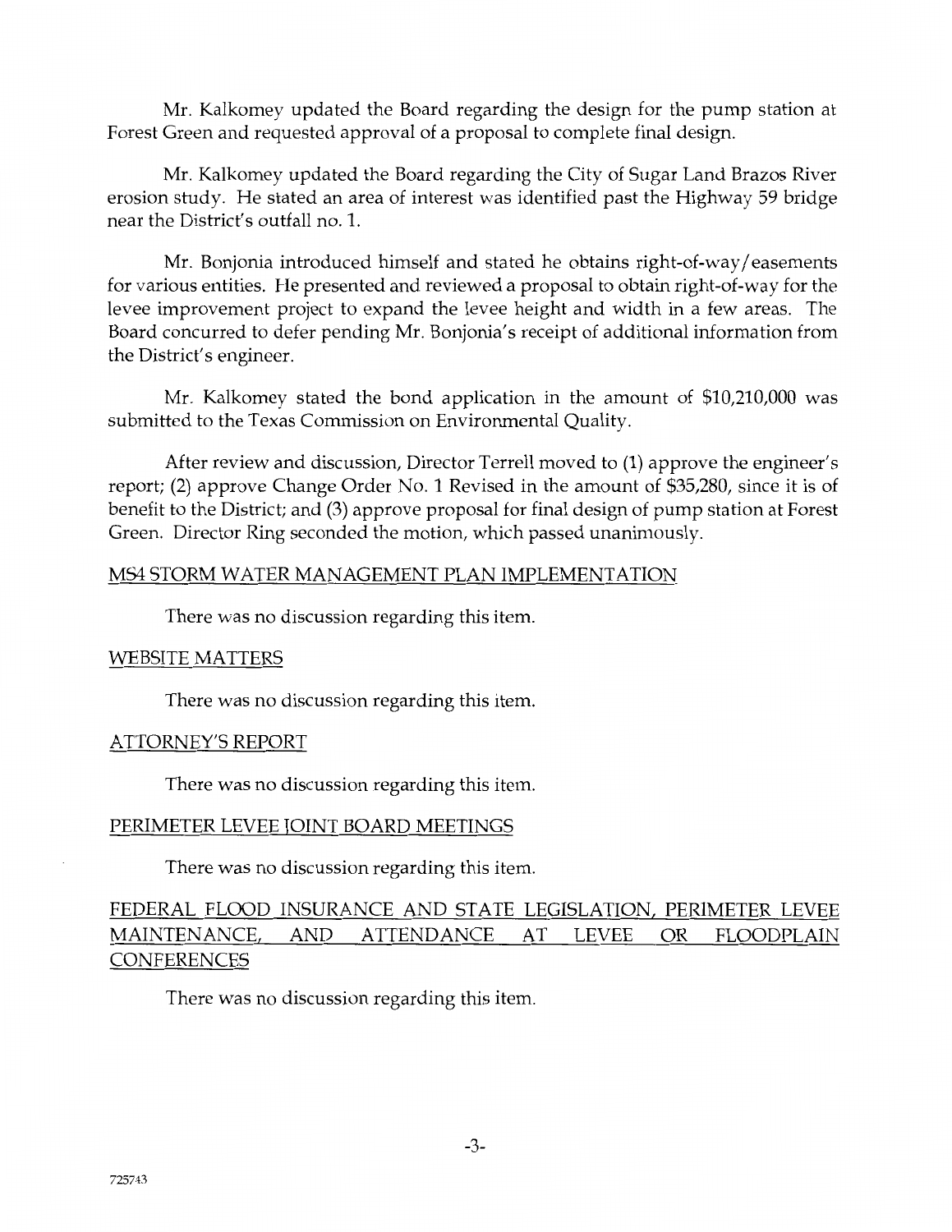There being no further business to come before the Board) the meeting was adjourned.

Secretary/Board of Directors